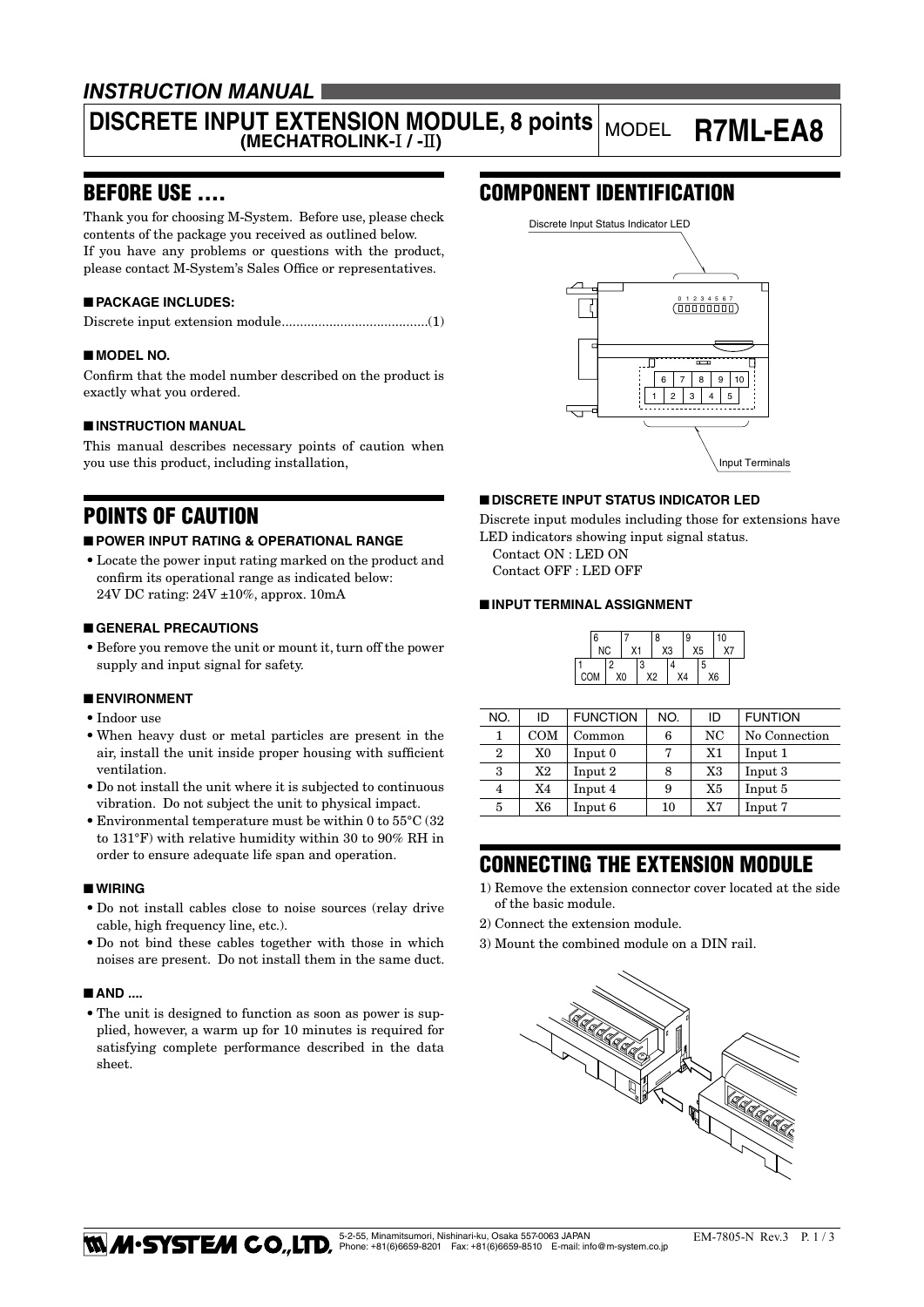## EXTERNAL DIMENSIONS unit: mm (inch)





### CONNECTION DIAGRAM

Connect the unit as in the diagram below.



■ **Input Connection Examples PNP Connection NPN Connection**



### WIRING INSTRUCTIONS

■ **SCREW TERMINAL** 

**Torque**: 0.5 N·m

#### ■ **SOLDERLESS TERMINAL mm (inch)**

Refer to the drawing below for recommended ring tongue terminal size. Spade tongue type is also applicable. Solderless terminal:

Applicable wire size: 0.25 to 1.65 mm2 (AWG 22 to 16) Recommended manufacturer: Japan Solderless Terminal MFG. Co., Ltd, Nichifu Co., Ltd